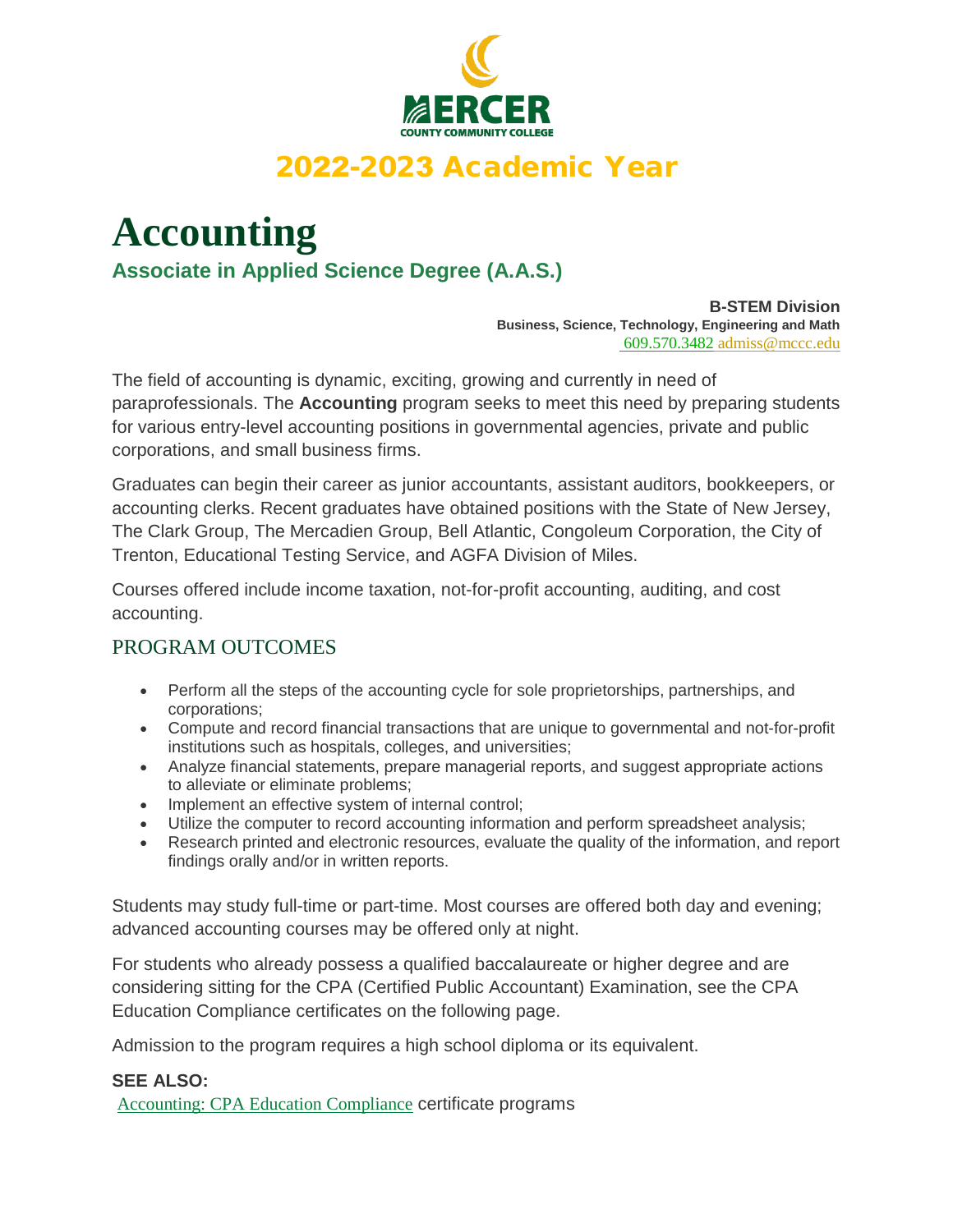## **DEGREE CURRICULUM**

2022-2023 Academic Year **ACCTG.AAS CIP 520302**

The course sequence below represents a recommended example of how this degree program can be completed in two years, presuming a Fall Term start and satisfaction of all Developmental Studies (foundation courses) requirements and prerequisites. Actual approaches toward completion depend on each student's anticipated transfer institution, career objectives, or other individual circumstances.

Students are encouraged to meet regularly with an academic advisor or Success Coach to consider options, establish plans, and monitor progress.

| Code                   | Course (lecture/lab hours)                                                                                                      | <b>Credits</b> | <b>To Do This Semester</b>                                                                                                                                                                                                                                                                                                                                                                                                                                                                          |  |  |  |
|------------------------|---------------------------------------------------------------------------------------------------------------------------------|----------------|-----------------------------------------------------------------------------------------------------------------------------------------------------------------------------------------------------------------------------------------------------------------------------------------------------------------------------------------------------------------------------------------------------------------------------------------------------------------------------------------------------|--|--|--|
| <b>FIRST SEMESTER</b>  |                                                                                                                                 |                |                                                                                                                                                                                                                                                                                                                                                                                                                                                                                                     |  |  |  |
| <b>BUS 101</b>         | Introduction to Business (3/0)                                                                                                  | 3              | $\checkmark$ Meet with your faculty<br>advisor to complete an<br>academic plan. Make sure<br>you are aware of any<br>course prerequisites you<br>may need to take, and how<br>long it will take to complete<br>your degree.<br>√ Use your online tools:<br><b>Check</b><br>your MercerMail daily,<br>utilize features of Office<br>365, and get to<br>know Student Planning.<br>√ Take advantage<br>of Learning<br><b>Centers</b> or Online<br>Tutoring to support your<br>studies and assignments. |  |  |  |
| <b>CSB 100</b>         | College Success and Wellness for Business (2/0)<br>Some exemptions apply. Consult academic advisor for<br>$\bullet$<br>details. | $\overline{2}$ |                                                                                                                                                                                                                                                                                                                                                                                                                                                                                                     |  |  |  |
| <b>ENG 101</b>         | English Composition I (3/0)                                                                                                     | 3              |                                                                                                                                                                                                                                                                                                                                                                                                                                                                                                     |  |  |  |
| <b>IST 101</b>         | Computer Concepts with Applications (2/2)                                                                                       | 3              |                                                                                                                                                                                                                                                                                                                                                                                                                                                                                                     |  |  |  |
| <b>MAT 140</b>         | Applied College Algebra (4/0)                                                                                                   | $\overline{4}$ |                                                                                                                                                                                                                                                                                                                                                                                                                                                                                                     |  |  |  |
| <b>SECOND SEMESTER</b> |                                                                                                                                 |                |                                                                                                                                                                                                                                                                                                                                                                                                                                                                                                     |  |  |  |

ACC 111 Principles of Financial Accounting (4/0) 4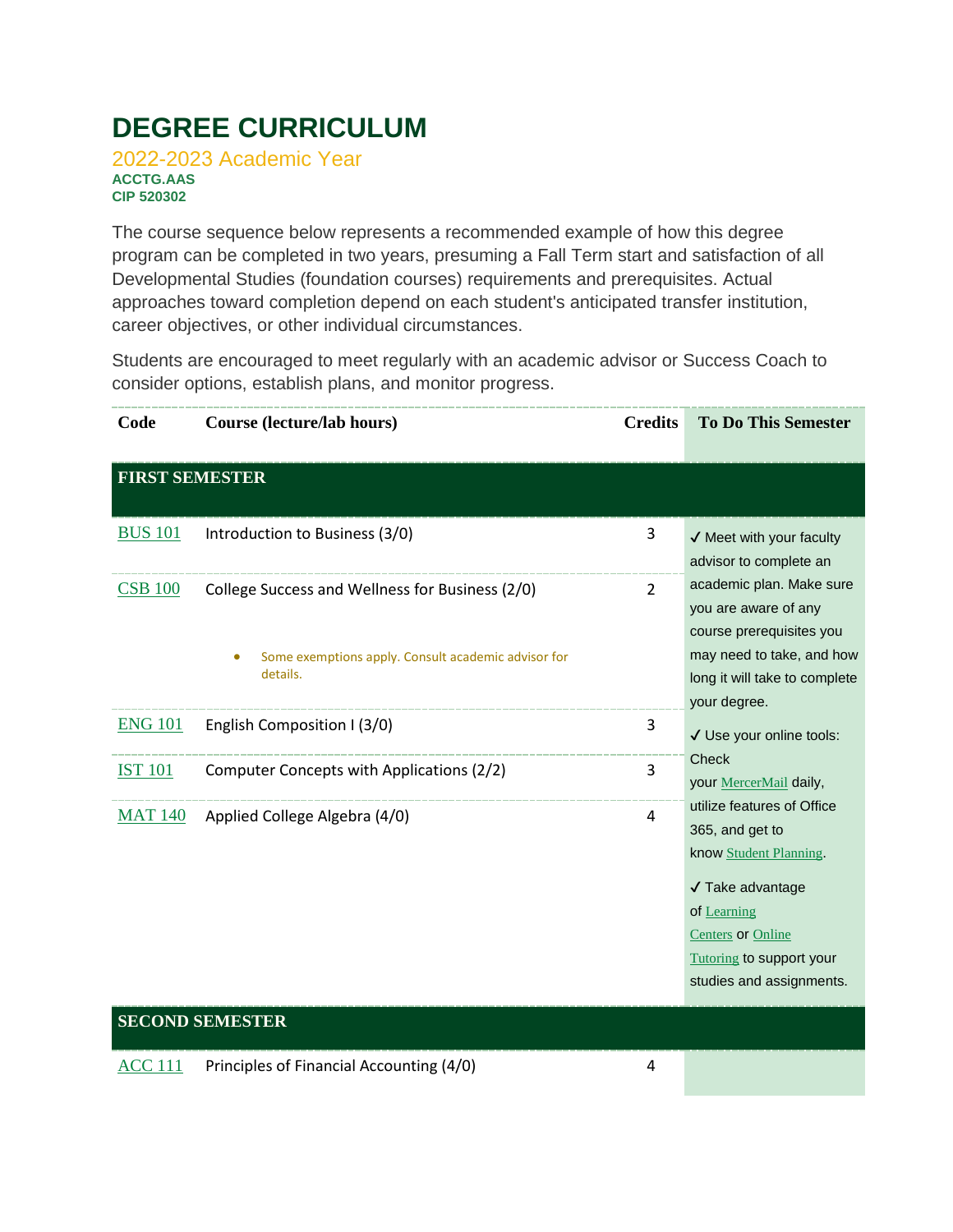| BUS $107$ Business Law I (3/0)                     |  |
|----------------------------------------------------|--|
| $CIS$ 105 Excel Basics (1/0)                       |  |
| $ENG$ 112 English Composition II with Speech (3/0) |  |
| <b>General Education elective</b>                  |  |

• Select course from the following general education categories: Social Science, Humanities, Historical Perspective, Diversity and Global Perspective.

**Transitioning to college** can be challenging. Meet with your **Success Coach** for guidance and support.

◆ Apply for financial aid by May 1.

✔ Contact professors with questions and use their office hours to develop a connection. Talk with them to get the inside scoop on how your profession works.

✔ Be sure to visit the Career Services office to explore jobs, internships, and career information and get help with your resume and other career tools.

✔ Apply for Continuing Student scholarships at www.mccc.edu/mscholarships.

#### **THIRD SEMESTER**

| ACC 112        | Principles of Managerial Accounting (4/0) | 4 | $\checkmark$ Keep in contact with                     |
|----------------|-------------------------------------------|---|-------------------------------------------------------|
| <b>ACC 201</b> | Intermediate Accounting I (3/1)           | 3 | each professor and your<br>faculty advisor. Make sure |
| ACC 207        | Computerized Accounting (2/2)             |   | you are on track to<br>graduate on time.              |
| <b>ECO</b> 103 | Basic Economics (3/0)                     |   | ✔ Work with Career<br>Services to formulate plans     |
|                | 0R                                        |   | for after you've earned this                          |
| <b>ECO</b> 111 | Macroeconomics (3/0)                      |   | degree.<br>$\sqrt{}$ Develop team and                 |
|                |                                           |   | leadership skills by getting                          |